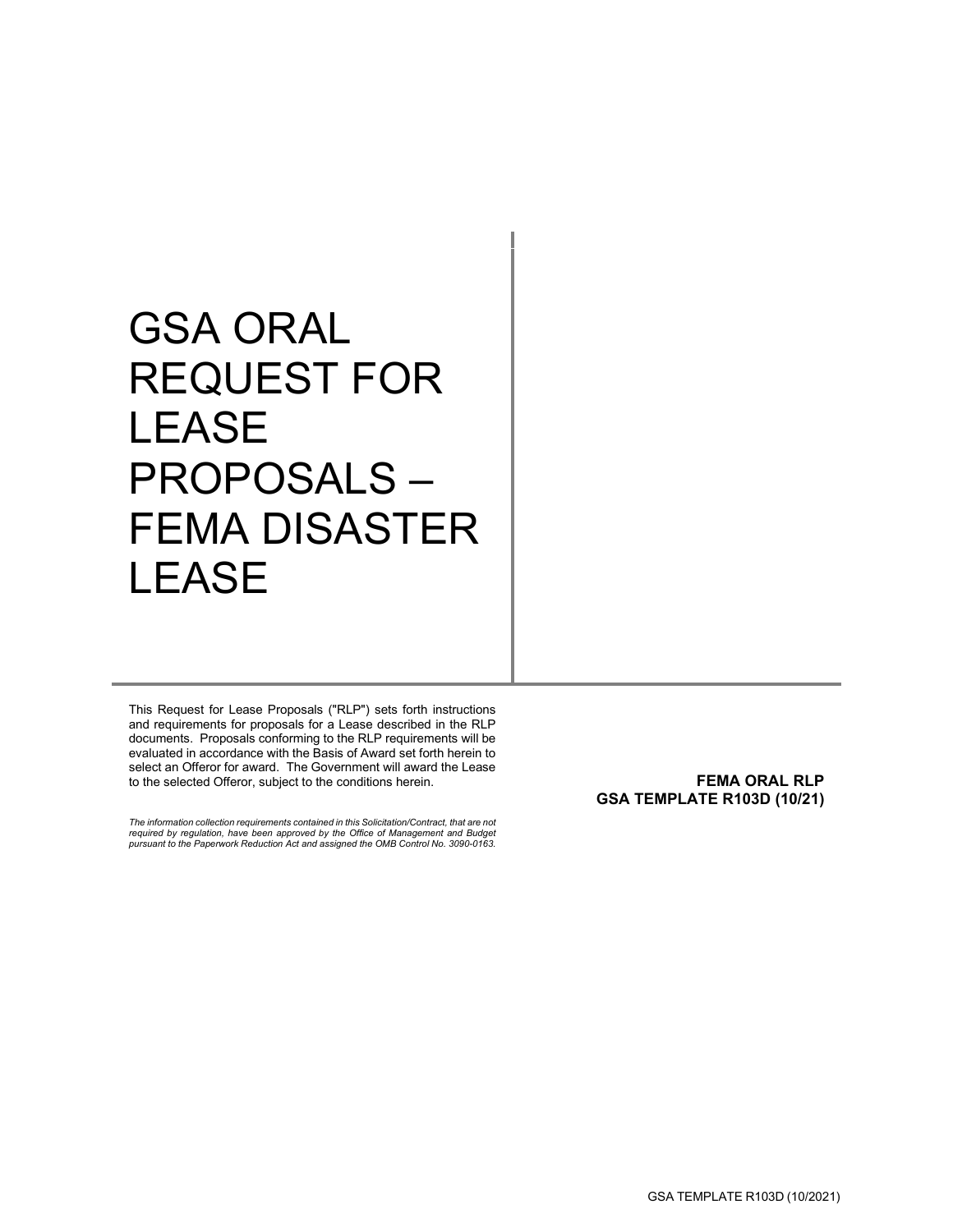# TABLE OF CONTENTS

| <b>SECTION 1</b>                                                                                |
|-------------------------------------------------------------------------------------------------|
| 1.01                                                                                            |
| <b>SECTION 2</b>                                                                                |
| 2.01                                                                                            |
| <b>SECTION 3</b>                                                                                |
| 3.01                                                                                            |
| 3.02                                                                                            |
| 3.03                                                                                            |
| 3.04                                                                                            |
| HUBZONE SMALL BUSINESS CONCERN: PRICE PREFERENCE AND COMPETITIVE RANGE DETERMINATION<br>3.05    |
| HUBZONE SMALL BUSINESS CONCERN ADDITIONAL PERFORMANCE REQUIREMENTS (SMALL) (SEP 2015) 4<br>3.06 |
| <b>SECTION 4</b>                                                                                |
| 4.01                                                                                            |
| FAR 52.204-24, REPRESENTATION REGARDING CERTAIN TELECOMMUNICATIONS AND VIDEO<br>4.02            |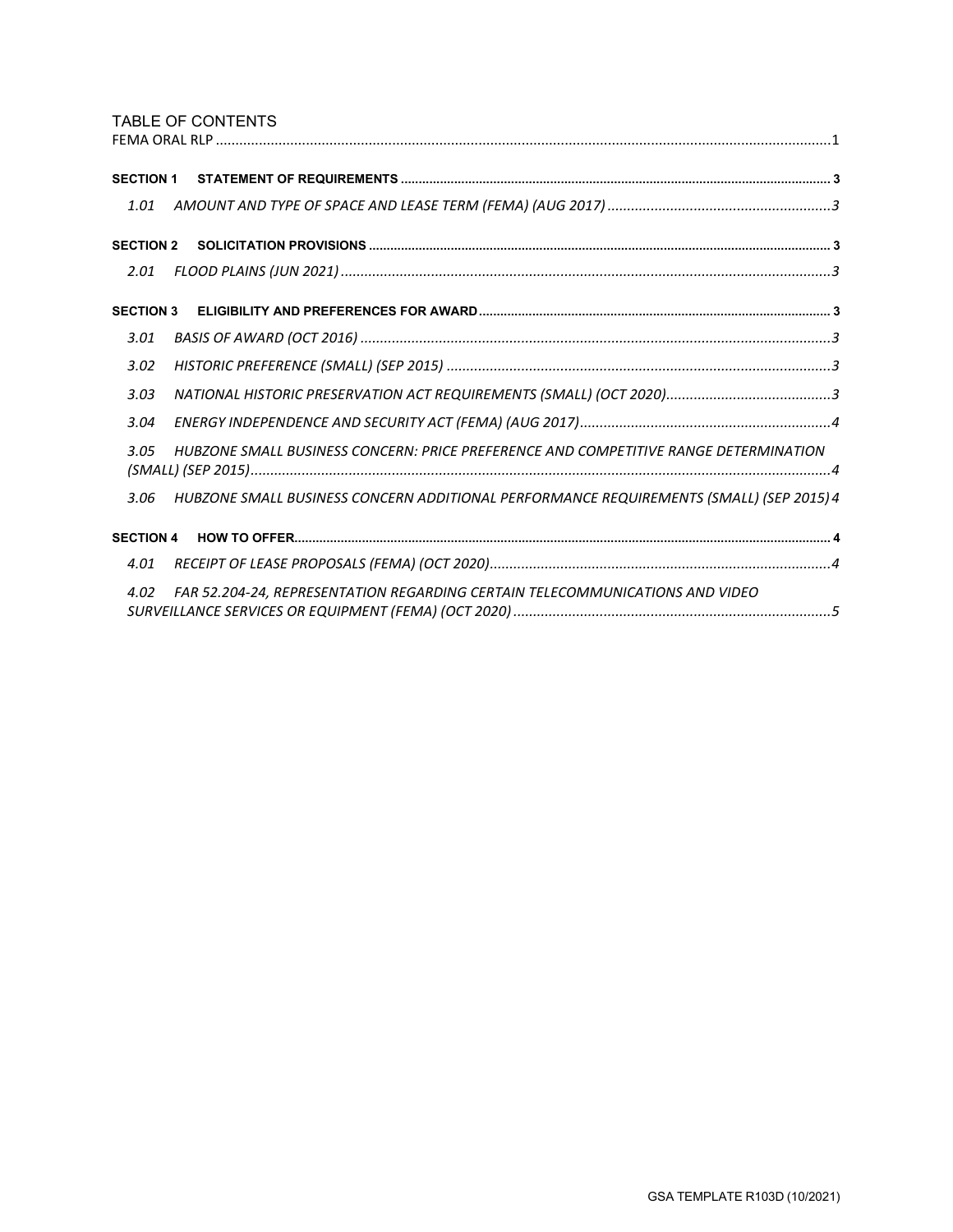# <span id="page-2-0"></span>**SECTION 1 STATEMENT OF REQUIREMENTS**

# <span id="page-2-1"></span>**1.01 AMOUNT AND TYPE OF SPACE AND LEASE TERM (FEMA) (AUG 2017)**

A. The Space shall be located in a modern quality Building of sound and substantial construction with a facade of stone, marble, brick, stainless steel, aluminum or other permanent materials in good condition and acceptable to the LCO**.** If not a new Building, the Space offered shall be in a Building that has undergone, or will complete by occupancy, modernization or adaptive reuse for the Space with modern conveniences.

| CITY, STATE                    |                        |
|--------------------------------|------------------------|
| <b>DELINEATED AREA</b>         |                        |
| SPACE TYPE(S)                  |                        |
| MINIMUM SQ. FT. (ABOA)         | <b>PROVIDED ORALLY</b> |
| MAXIMUM SQ. FT. (ABOA)         |                        |
| <b>RESERVED PARKING SPACES</b> |                        |
| (Total)                        |                        |
| <b>RESERVED PARKING SPACES</b> |                        |
| (SURFACE)                      |                        |
| <b>RESERVED PARKING SPACES</b> |                        |
| (Structure)                    |                        |
| <b>INITIAL FULL TERM</b>       |                        |
| <b>TERMINATION RIGHTS</b>      |                        |
| <b>INITIAL FIRM TERM</b>       |                        |
| <b>OPTION TERM</b>             |                        |
| <b>ADDITIONAL REQUIREMENTS</b> |                        |

# <span id="page-2-2"></span>**SECTION 2 SOLICITATION PROVISIONS**

## <span id="page-2-3"></span>**2.01 FLOOD PLAINS (JUN 2021)**

A Lease will not be awarded for any offered Property located within a 100-year floodplain unless the Government has determined that there is no practicable alternative. An Offeror may offer less than its entire site in order to exclude a portion of the site that falls within a floodplain, so long as the portion offered meets all the requirements of this RLP. If an Offeror intends that the offered Property that will become the Premises for purposes of this Lease will be something other than the entire site as recorded in tax or other property records the Offeror shall clearly demarcate the offered Property on its site plan/map submissions and shall propose an adjustment to property taxes on an appropriate pro rata basis. For such an offer, the Government may determine that the offered Property does not adequately avoid development in a 100-year floodplain.

# <span id="page-2-4"></span>**SECTION 3 ELIGIBILITY AND PREFERENCES FOR AWARD**

#### <span id="page-2-5"></span>**3.01 BASIS OF AWARD (OCT 2016)**

A. Lowest Price Technically Acceptable Approach. The Lease will be awarded to the responsible Offeror whose offer conforms to the requirements of this RLP and Lease documents and is the lowest priced technically acceptable offer submitted, based on the lowest price per square foot, according to the ANSI/BOMA Z65.1-1996 definition for office area, which means "the area where a tenant normally houses personnel and/or furniture, for which a measurement is to be computed."

B. Price evaluation will be based on the lowest price per square foot, according to the ANSI/BOMA Z65.1-1996 definition for office area, which means "the area where a tenant normally houses personnel and/or furniture, for which a measurement is to be computed."

C. If an offer contains terms taking exception to or modifying any Lease provision, the Government will not be under any obligation to award a Lease in response to that offer.

#### <span id="page-2-6"></span>**3.02 HISTORIC PREFERENCE (SMALL) (SEP 2015)**

The Government will give preference to offers of Space in Historic Properties and/or Historic Districts in accordance with GSAR 552.270-2 HISTORIC PREFERENCE (SEPT 2004).

## <span id="page-2-7"></span>**3.03 NATIONAL HISTORIC PRESERVATION ACT REQUIREMENTS (SMALL) (OCT 2020)**

The Government is responsible for complying with section 106 of the National Historic Preservation Act of 1966, as amended, 54 U.S.C. § 306108 (Section 106An Offeror must allow the Government access to the offered Property to conduct studies in furtherance of the Section 106 compliance.

B. If the Government determines that the leasing action could affect historic property, the Offeror of any Property that the Government determines could affect historic property will be required to retain, at its sole cost and expense, the services of a preservation architect who meets or exceeds the *Secretary of the Interior's Professional Qualifications Standards for Historic*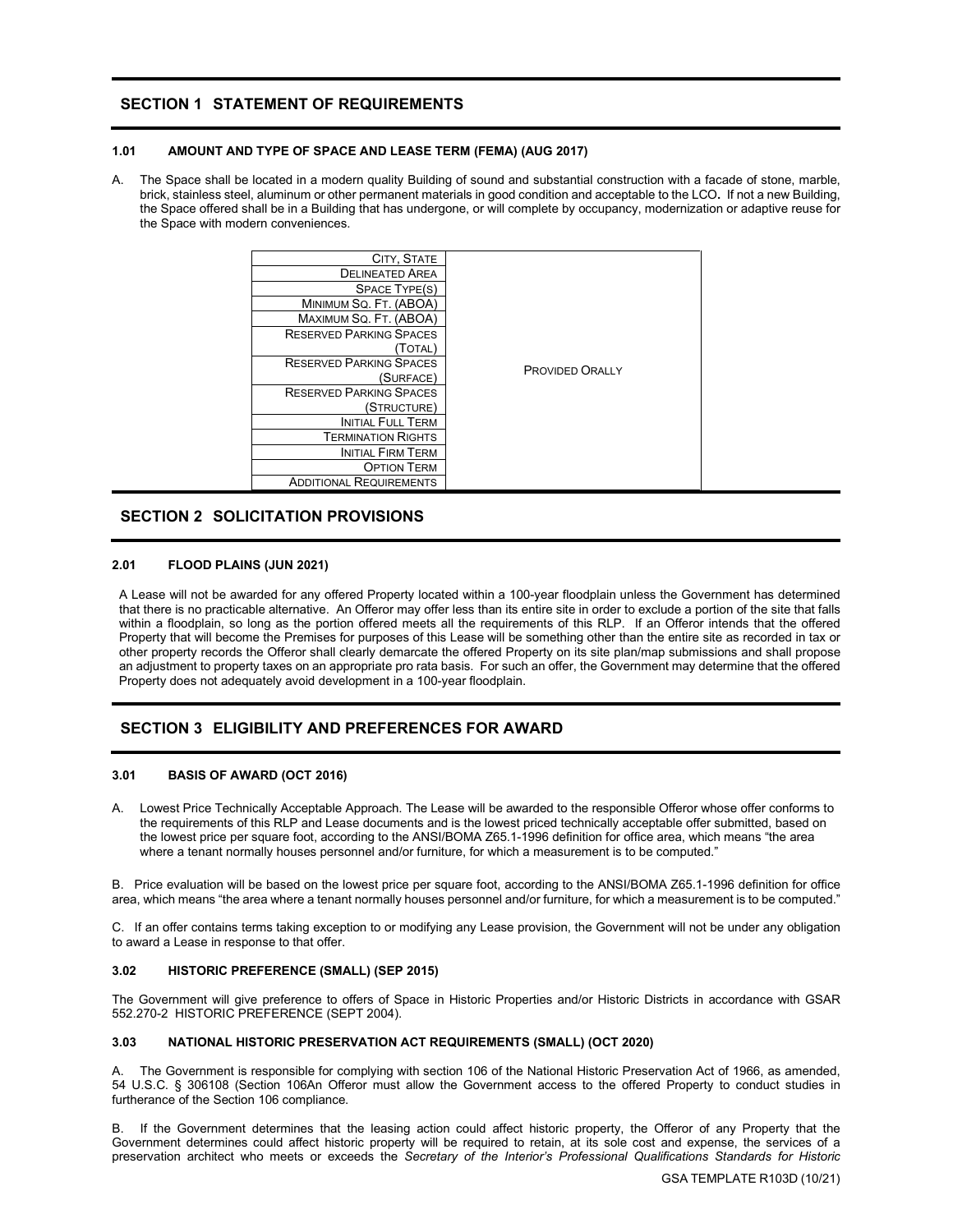*Architecture*, as amended and annotated and previously published in the Code of Federal Regulations, 36 C.F.R. part 61, and the *GSA's Qualification Requirements for Preservation Architects and Other Specialists*. These standards are available at: HTTPS://WWW.GSA.GOV/REAL-ESTATE/HISTORIC-PRESERVATION/HISTORIC-PRESERVATION-POLICY-TOOLS/PRESERVATION-TOOLS-RESOURCES/PROOF-OF-COMPETENCY-OTHER-DOCUMENTATION.

## <span id="page-3-0"></span>**3.04 ENERGY INDEPENDENCE AND SECURITY ACT (FEMA) (AUG 2017)**

- A. The Energy Independence and Security Act (EISA) establishes requirements for Government leases relating to energy efficiency standards and potential cost effective energy efficiency and conservation improvements.
- B. If the offered Space is not in a Building that has earned the ENERGY STAR® Label within one year prior to the due date for final proposal revisions, Offerors are required to include in their lease proposal an agreement to renovate the Building for all energy efficiency and conservation improvements that it has determined would be cost effective over the Firm Term of the Lease
- C. If no improvements are proposed, the Offeror must provide a rationale to the Lease Contracting Officer (LCO). If such explanation is unreasonable, the offer may be rejected.

## <span id="page-3-1"></span>**3.05 HUBZONE SMALL BUSINESS CONCERN: PRICE PREFERENCE AND COMPETITIVE RANGE DETERMINATION (SMALL) (SEP 2015)**

- A. Should the Government conduct discussions then prior to eliminating an Offeror that is a HUBZone small business concern (SBC) and which has not waived its entitlement to a price evaluation preference from the competitive range, the LCO shall adjust the evaluated prices of all non-small business Offerors proposed for inclusion in the competitive range by increasing the prices by ten (10) percent, solely for the purpose of determining whether the HUBZone SBC Offeror should be included or excluded from the competitive range. Offerors who are not included in the competitive range will be notified in writing.
- B. If after completion of the Price Evaluation, award is proposed to a non-small business Offeror, and there exists as part of the procurement another technically acceptable proposal submitted by a responsible Offeror that is a qualified HUBZone small business concern (SBC) which has not waived its entitlement to a price evaluation preference, the evaluated price of the nonsmall business Offeror's proposal shall be increased by ten (10) percent, solely for the purpose of determining whether award should be made to the HUBZone SBC Offeror. In such a case, the proposals of the apparently successful non-small business Offeror and the HUBZone SBC Offeror shall be considered in light of the applied price preference, and award made to the lower priced offer. The LCO shall document his/her application of the price preference and further consideration of the offers under this subparagraph.

# <span id="page-3-2"></span>**3.06 HUBZONE SMALL BUSINESS CONCERN ADDITIONAL PERFORMANCE REQUIREMENTS (SMALL) (SEP 2015)**

HUBZone small business concern (SBC) Offeror may elect to waive the price evaluation preference provided in the "HUBZone Small Business Concern: Price Preference and Competitive Range Determination" paragraph. In such a case, no price evaluation preference shall apply to the evaluation of the HUBZone SBC, and the performance of work requirements set forth in Section 1 of the Lease shall not be applicable should the HUBZone SBC be awarded the Lease. A HUBZone SBC Offeror acknowledges that a prospective HUBZone SBC awardee must be a qualified HUBZone SBC at the time of award of this contract in order to be eligible for the price evaluation preference. The HUBZone SBC Offeror shall provide the LCO a copy of the notice required by 13 CFR 126.501 if material changes occur before contract award that could affect its HUBZone eligibility. If it is determined, prior to award, that the apparently successful HUBZone SBC Offeror is not an eligible HUBZone SBC, the LCO will reevaluate proposals without regard to any price preference provided for the previously identified HUBZone SBC Offeror, and make an award consistent with the solicitation and the evaluation factors set forth herein.

# <span id="page-3-3"></span>**SECTION 4 HOW TO OFFER**

# <span id="page-3-4"></span>**4.01 RECEIPT OF LEASE PROPOSALS (FEMA) (OCT 2020)**

A. Offeror is authorized to transmit its lease proposal as an attachment to an email. Offeror's email shall include the name, address and telephone number of the Offeror, and identify the name and title of the individual signing on behalf of the Offeror. Offeror's signed Lease proposal must be saved in a generally accessible format (such as portable document format (pdf)), which displays a visible image of all original document signatures, and must be transmitted as an attachment to the email. Only emails transmitted to, and received at, the GSA email address identified in the RLP will be accepted. Offeror submitting a Lease proposal by email shall retain in its possession, and make available upon GSA's request, its original signed proposal. Offeror choosing not to submit its proposal via email may still submit its lease proposal, by United States mail, or other express delivery service of Offeror's choosing.

In order to be considered for award, offers conforming to the requirements of the RLP shall be received no later than on the date specified below at the following designated office and address, or email address:

| Date/Time: |
|------------|
| Office     |
| Address:   |
| Email      |
| Address:   |
|            |

Provided Orally